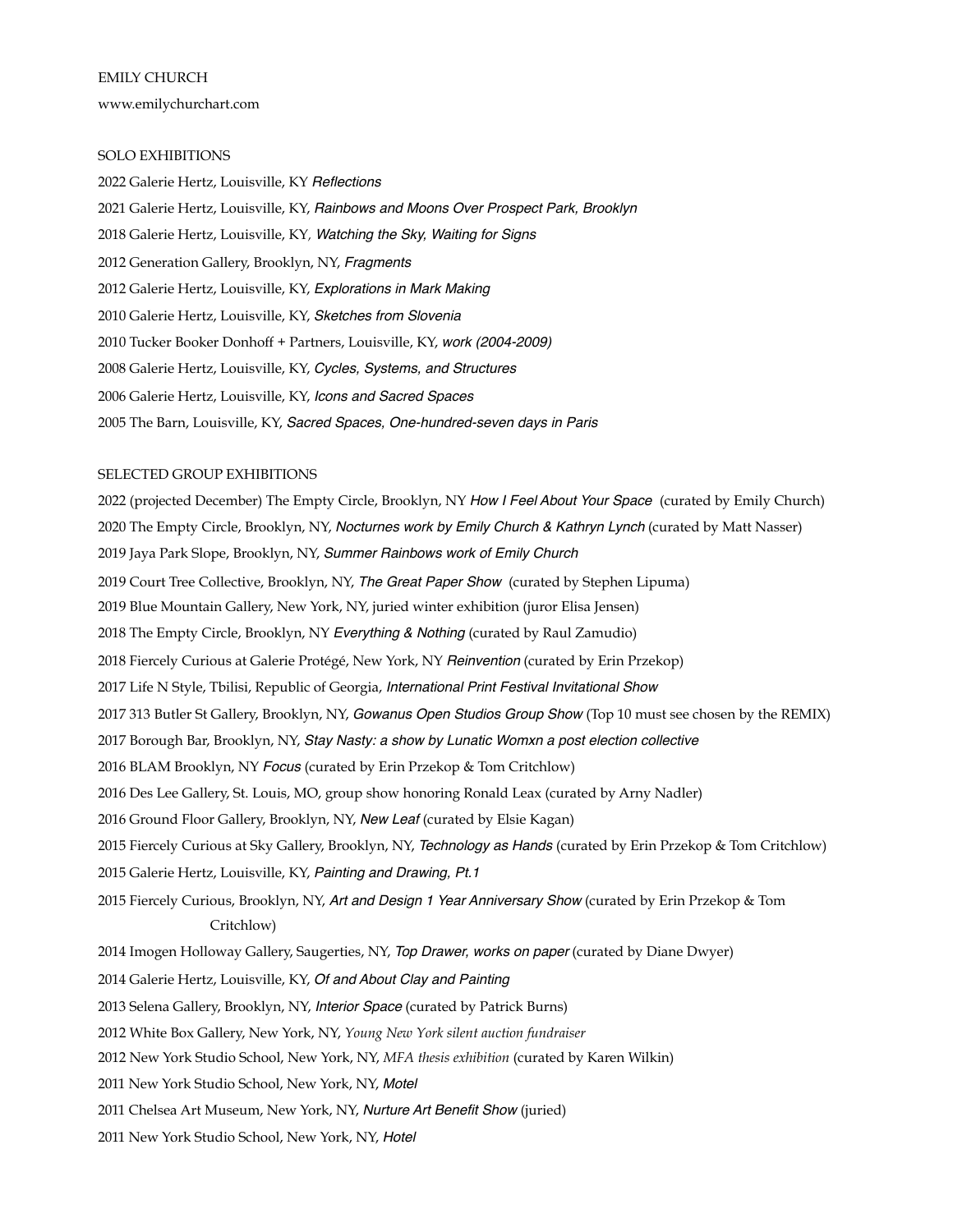2010 Robert Wood Johnson Medical School, Piscataway, NJ, *Urban Arts Festival* 2008 Madarts Gallery, Brooklyn, NY, *Scapes* 2008 Madarts Gallery, Brooklyn, NY, *Summer Group Show* 2008 Madarts Gallery, Brooklyn, NY, *Park Slope Studio Tour* 2008 Madarts Gallery, Brooklyn, NY, *Spring Group Show* 2008 Texas Firehouse, Long Island City, NY, *Benefit Show* 2006 Swanson Reed Contemporary, Louisville, KY, *New Works by Emerging Artists* (curated by Chuck Swanson)

### RESIDENCIES / AWARDS / PRESS

Yaddo, one-month artist residency (2012) Joan Mitchell Foundation MFA Grant Nominee (2012) MFA Scholarship, New York Studio School for Drawing, Painting, & Sculpture (2010-2012) Vermont Studio Center, Residency in Painting, partial fellowship (2007) Governor's School for the Arts in Kentucky, Toyota Alumni Fund, Artist Enrichment Grant (2007) Cité Internationale des Arts, Artist Residency in Paris, France (2004) Millikan Travel Grant, runner-up, Washington University in St. Louis (2004) Governor's School for the Arts in Kentucky, Toyota Alumni Fund, Artist Enrichment Grant (2004) University City Sculpture Series*,* Committee of Arts & Letters, Public Sculpture Commission, St. Louis, MO (2003) Leo Weekly – Spotlight interview and article 8/22/2012 Leo Weekly – Staff Picks 7/18/2012 Courier Journal – Entertainment Arts Section, "Best Bets" 7/5/2012 Leo Weekly – Events 8/18/2010

### COLLECTIONS

Churchill Downs, Louisville, Kentucky The John McEnroe Library at the New York Studio School of Drawing, Painting, and Sculpture, New York City, NY Sewell, O'Brien & Neal PLLC, Louisville, Kentucky Swope Design, Louisville, Kentucky The Hyatt Regency, Louisville, Kentucky University of Louisville Art Department Collection University of Louisville Rare Book Collection, Ekstrom Library Washington University in St. Louis Special Collections, Rare Book Library Washington University in St. Louis Sam Fox School of Art Washington University in St. Louis, Sculpture Department Book Collection

#### TEACHING EXPERIENCE

2015-2018 Brooklyn, NY Taught book-making to preschoolers and early elementary aged children 2011-2012 New York Studio School, Ran a critical thinking course about local art exhibitions for grad students 2004-2005 Louisville, KY Taught high school students Printmaking with Studio2000 project 2000-2004 St. Louis, MO Taught summer camps and Reggio Emilia inspired after school classes to children K-3 grade 1996-2000 Louisville, KY Taught ages 4-10 various drawing, painting and 3-D projects; developed own curriculum